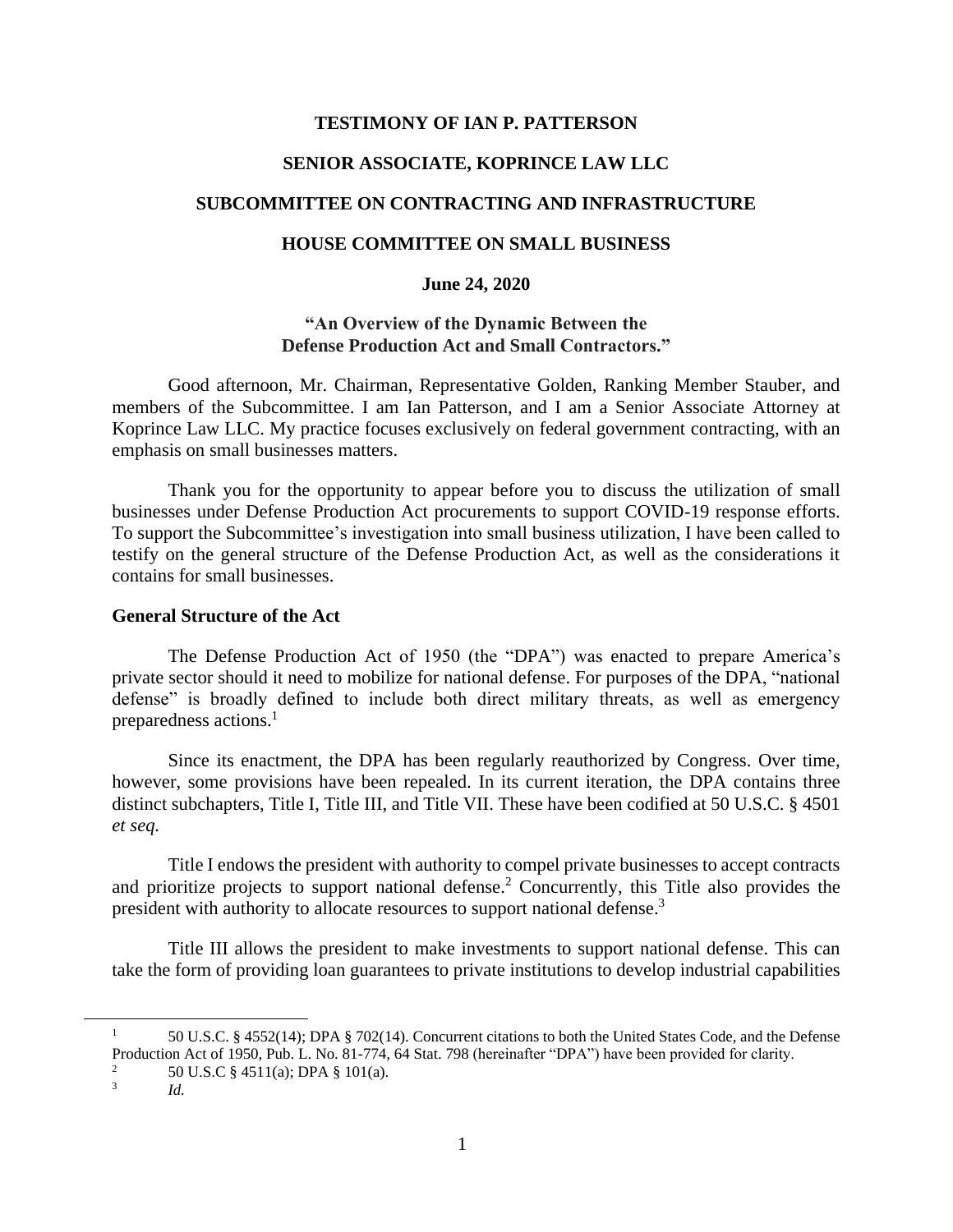to purchasing critical components for future use.<sup>4</sup>

Title VII compiles miscellaneous provisions, including investigative authorities, rulemaking power, and jurisdictional considerations.<sup>5</sup> This Title also contains the DPA's small business section.<sup>6</sup>

## **The DPA in Operation**

With respect to business participation, the DPA provides two general methods for rallying the private sector to benefit to national defense: project prioritization under Title I and production infrastructure investment under Title III.

#### *Title I*

Title I of the DPA provides the president with the extraordinary ability to compel private entities to accept contracts and orders, as well as prioritize those contracts and orders.<sup>7</sup> To facilitate project prioritization, the DPA also authorizes the president to allocate materials, services, and facilities in such manner, upon such conditions, and to such extent as he shall deem necessary or appropriate to promote the national defense."<sup>8</sup> In practice, prioritization is accomplished through the use of priority rated-orders, which prioritize DPA procurements.<sup>9</sup>

The so-called "priority performance" authorization in Title I is best understood as a tool to quickly react to challenges facing the United States. It gives the president the authority to direct performance to meet immediate needs. It also allows for the president to prioritize resources. In a crisis, such as the COVID-19 pandemic, this authority allows the president to muster America's industrial capability to meet the needs of the nation.

A crisis, however, is not a precondition for invoking Title I authorities. According to the Defense Production Act Committee, priority authorities authorized under Title I of the DPA are used extensively by the Department of Defense.<sup>10</sup> As of 2018, the Department of Defense estimated that it placed roughly 300,000 priority orders annually.<sup>11</sup> Civilian agencies, however principally the Department of Homeland Security—placed less than 2,000 priority orders during the same period.<sup>12</sup> The majority of these civilian orders were placed by FEMA to support natural disaster relief efforts.

4 50 U.S.C.  $\S\S 4531(a)(1)$ ,  $4533(a)(1)$ ; DPA  $\S \S 301(a)(1)$ ,  $303(a)(1)$ .<br>5 50 U.S.C.  $\S 84551$  et seq.: DPA Title VII

 $\frac{11}{12}$  *Id.* 

 $^{5}$  50 U.S.C. §§ 4551 *et seq.*; DPA Title VII.

<sup>&</sup>lt;sup>6</sup> 50 U.S.C. § 4551; DPA § 701.

<sup>7</sup> 50 U.S.C. § 4511(a); DPA § 101(a).

<sup>8</sup> *Id.*

<sup>9</sup> 7 C.F.R. § 789.11(a); 10 C.F.R. § 217.31(a); 15 C.F.R. § 700.3; 45 C.F.R. § 101.31(a); 49 C.F.R. § 33.31(a).

THE DEFENSE PRODUCTION ACT COMMITTEE, CALENDAR YEAR 2018 REPORT TO CONGRESS 9 (2019), *available at* https://www.fema.gov/media-library-data/1582898704576dc44bbe61cce3cf763cc8a6b92617188/2018\_ DPAC\_Report\_to\_Congress.pdf at 9.

<sup>12</sup> *Id.*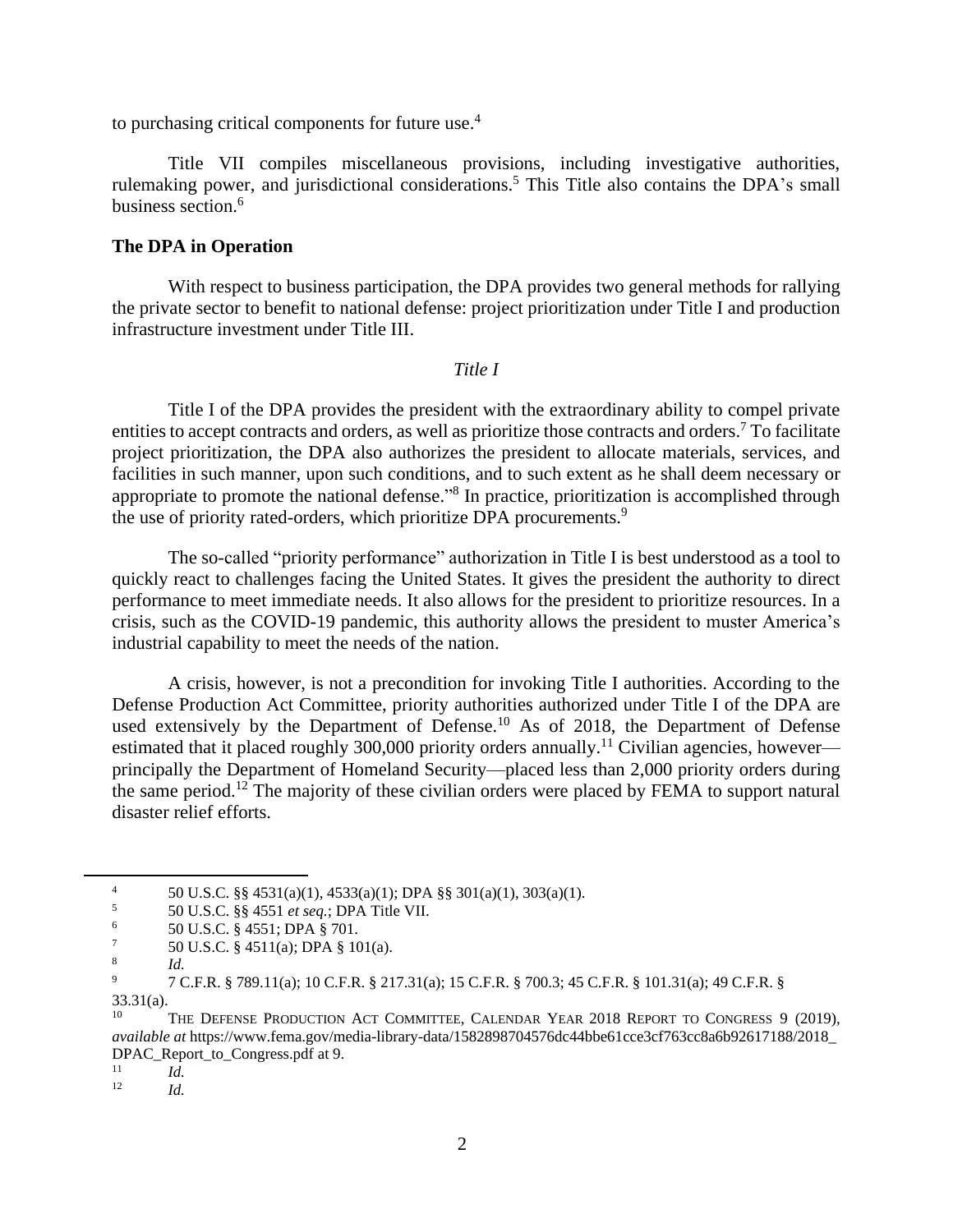### *Title III*

Title III of the DPA allows the president to invest in private infrastructure to "reduce current or projected shortfalls of industrial resources, critical technology items, or essential materials needed for national defense purposes[.]"<sup>13</sup> To this end, the president can authorize loans to private businesses to "reduce current or projected shortfalls of industrial resources, critical technology items, or materials essential for the national defense<sup>[1]"14</sup> Similarly, the president may authorize federal agencies to guarantee loans to private institutions to allow manufacturers and suppliers to develop component and material manufacturing capabilities.<sup>15</sup> The president may also make purchases or purchase commitments to "create, maintain, protect, expand, or restore domestic industrial base capabilities[.]"<sup>16</sup>

Unlike Title I, the authorities granted under Title III are intended to provide proactive tools to develop the industrial base ahead of a crisis. Specifically, the goal is for spending under Title III to develop industrial resources that could meet national defense demands in the event of a crisis. If necessary, these resources could be leveraged under Title I. Whereas Title I allows for immediate mobilization, Title III provides for the buildup of capabilities.

With respect to utilization, the loan authorities provided under Title III are used infrequently, if at all.<sup>17</sup> According to a 2011 report, it had been more than three decades since Title III loan authorities had been leveraged.<sup>18</sup>

The purchase authorities provided under Title III, however, are used with some frequency. For example, in Fiscal Year 2017 the Department of Defense reported it had managed 22 projects under Title III.<sup>19</sup> Many of these projects were for military applications, such as bio-fuel and metallurgy development.<sup>20</sup>

#### **Small Business Participation**

Under the Small Business Act, "[i]t is the declared policy of the Congress that the Government should . . . insure that a fair proportion of the total purchases and contracts or subcontracts for property and services for the Government (including but not limited to contracts or subcontracts for maintenance, repair, and construction) be placed with small business enterprises<sup>[1]</sup><sup>21</sup> Given this policy, the DPA allows small business participation, though the mechanisms for driving inclusion are left largely undefined.

<sup>&</sup>lt;sup>13</sup> 50 U.S.C. § 4531(a)(1); DPA § 301(a)(1).<br><sup>14</sup> 50 U.S.C. § 4532(a); DRA § 202(a)

<sup>&</sup>lt;sup>14</sup> 50 U.S.C. § 4532(a); DPA § 302(a).<br><sup>15</sup> 50 U.S.C. § 4531(a)(1); DRA § 301(4)

<sup>&</sup>lt;sup>15</sup> 50 U.S.C. § 4531(a)(1); DPA § 301(a)(1).<br><sup>16</sup> 50 U.S.C. § 4532(a)(1); DPA § 303(a)(1)

<sup>&</sup>lt;sup>16</sup> 50 U.S.C. § 4533(a)(1); DPA § 303(a)(1).<br><sup>17</sup> MIGUAEL H CEGUE & HEIDLA PETER 6

<sup>17</sup> MICHAEL H. CECIRE & HEIDI M. PETERS, CONG. RESEARCH SERV., R43767, THE DEFENSE PRODUCTION ACT OF 1950: HISTORY, AUTHORITIES, AND CONSIDERATIONS FOR CONGRESS 14 (2020), *available at* https://fas.org/sgp/crs/natsec/R43767.pdf

 $\frac{18}{19}$  *Id.* 

 $\frac{19}{20}$  *Id.* 

 $\frac{20}{21}$  *Id.* 

<sup>21</sup> 15 U.S.C. § 631(a).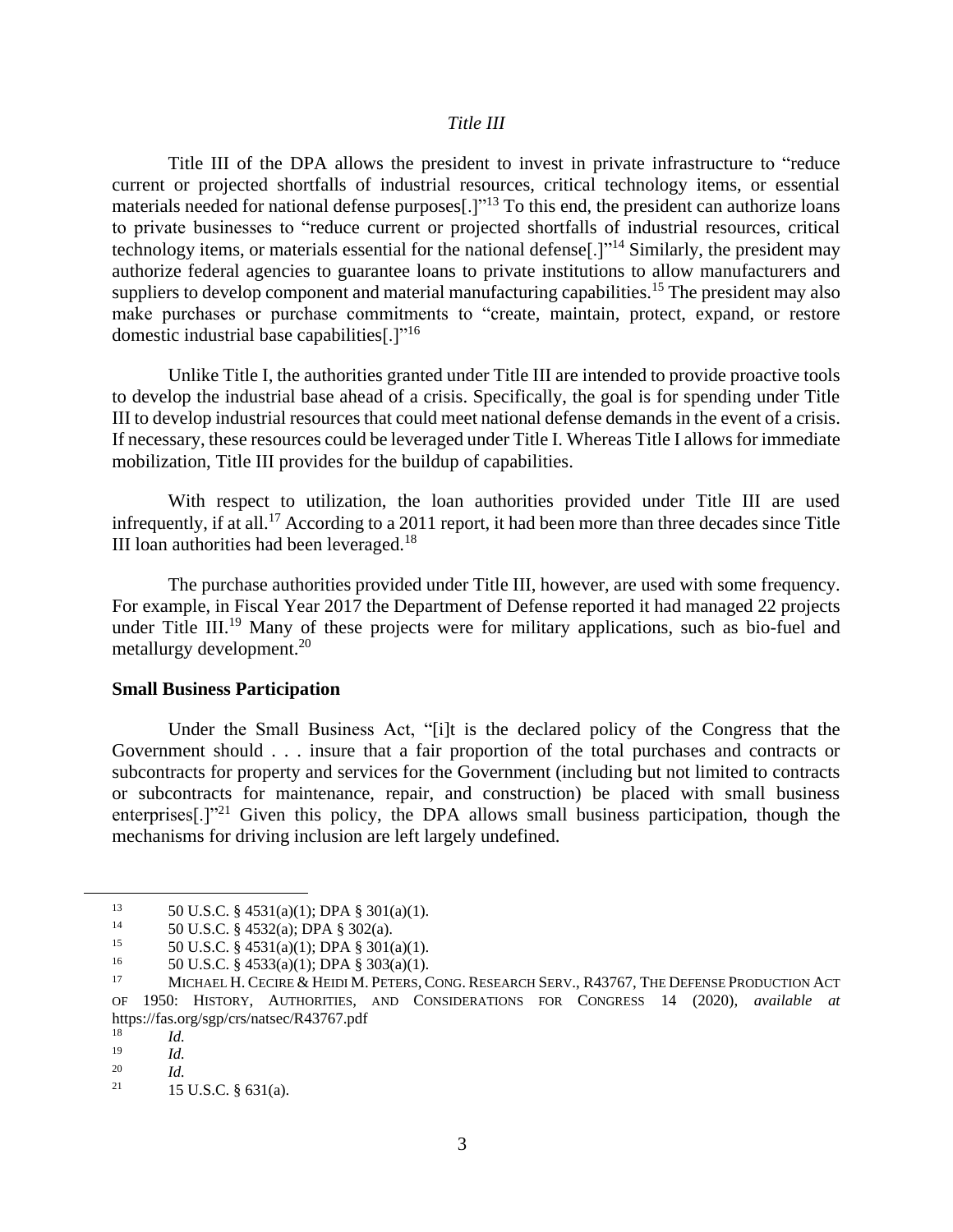The DPA's consideration of small businesses begins with a finding that "the inability of industries in the United States, *especially smaller subcontractors and suppliers*, to provide vital parts and components and other materials would impair the ability to sustain the Armed Forces of the United States in combat for longer than a short period."<sup>22</sup> While not expressly stated within the DPA, Congress's finding suggests that the Title III investment authorities were designed, at least in part, to strengthen small business capabilities.

Congress's desire for small business participation is made clearer in other provisions. Title VII contains an entire section on small business involvement. Specifically, "[s]mall business concerns shall be given the maximum practicable opportunity to participate as contractors, and subcontractors at various tiers, in all programs to maintain and strengthen the Nation's industrial base and technology base undertaken pursuant to this chapter."<sup>23</sup> To facilitate involvement, small businesses were to be "afforded the maximum opportunity to participate in such advisory committees" and "small business concerns shall be accorded, to the extent practicable, a fair share of such material" whenever the president exercises material allocation authority under Title  $I^{24}$ .

Title I further identifies the modernization of small businesses as an objective of the DPA itself.<sup>25</sup> "In providing any assistance under this chapter," the Act states, "the President shall accord a strong preference for small business concerns which are subcontractors or suppliers, and, to the maximum extent practicable, to such small business concerns located in areas of high unemployment or areas that have demonstrated a continuing pattern of economic decline, as identified by the Secretary of Labor."<sup>26</sup>

Despite the stated desire to include small businesses in procurements, and the Act's encouragement that the president grant small businesses a "strong preference" for inclusion in actions undertaken, the DPA leaves the methods for small business inclusion largely undefined. Unlike, for example, the Small Business Act, which encourages small business participation through set-aside awards and other contracting benefits, there is no statutory apparatus to facilitate small business participation under the DPA. Neither does the DPA cross reference to any procurement assistance provisions of the Small Business Act or associated regulations. Thus, as a practical matter, the DPA's small business involvement is largely aspirational without any direct mechanisms to ensure small business participation.

The challenge DPA authority presents to small businesses is readily apparent considering Title I's prioritization authorities. Priority performance is an extraordinary power that greatly modifies the traditional contracting landscape. Federal contracts are typically publicized and open for competition among offerors.<sup>27</sup> Consequently, private businesses may self-select whether they would like to participate in a federal procurement. This also allows otherwise unknown small

<sup>&</sup>lt;sup>22</sup> 50 U.S.C. § 4502(a)(8) (emphasis added); DPA § 2(a)(8).<br><sup>23</sup> 50 U.S.C. § 4551(a); DPA § 701(a)

<sup>&</sup>lt;sup>23</sup> 50 U.S.C. § 4551(a); DPA § 701(a).<br><sup>24</sup> 50 U.S.C. § 4551(a), (a); DPA § 701

<sup>&</sup>lt;sup>24</sup> 50 U.S.C. § 4551(c), (e); DPA § 701(c), (e).<br><sup>25</sup>

<sup>&</sup>lt;sup>25</sup> 50 U.S.C. § 4518; DPA § 108.<br><sup>26</sup> 50 U.S.C. § 4518(a): DPA § 10

<sup>&</sup>lt;sup>26</sup> 50 U.S.C. § 4518(a); DPA § 108(a).<br><sup>27</sup> EAR 5.002 (requiring the publication

FAR 5.002 (requiring the publication of contract actions); FAR 6.101 (requiring the use of "full and open" competition).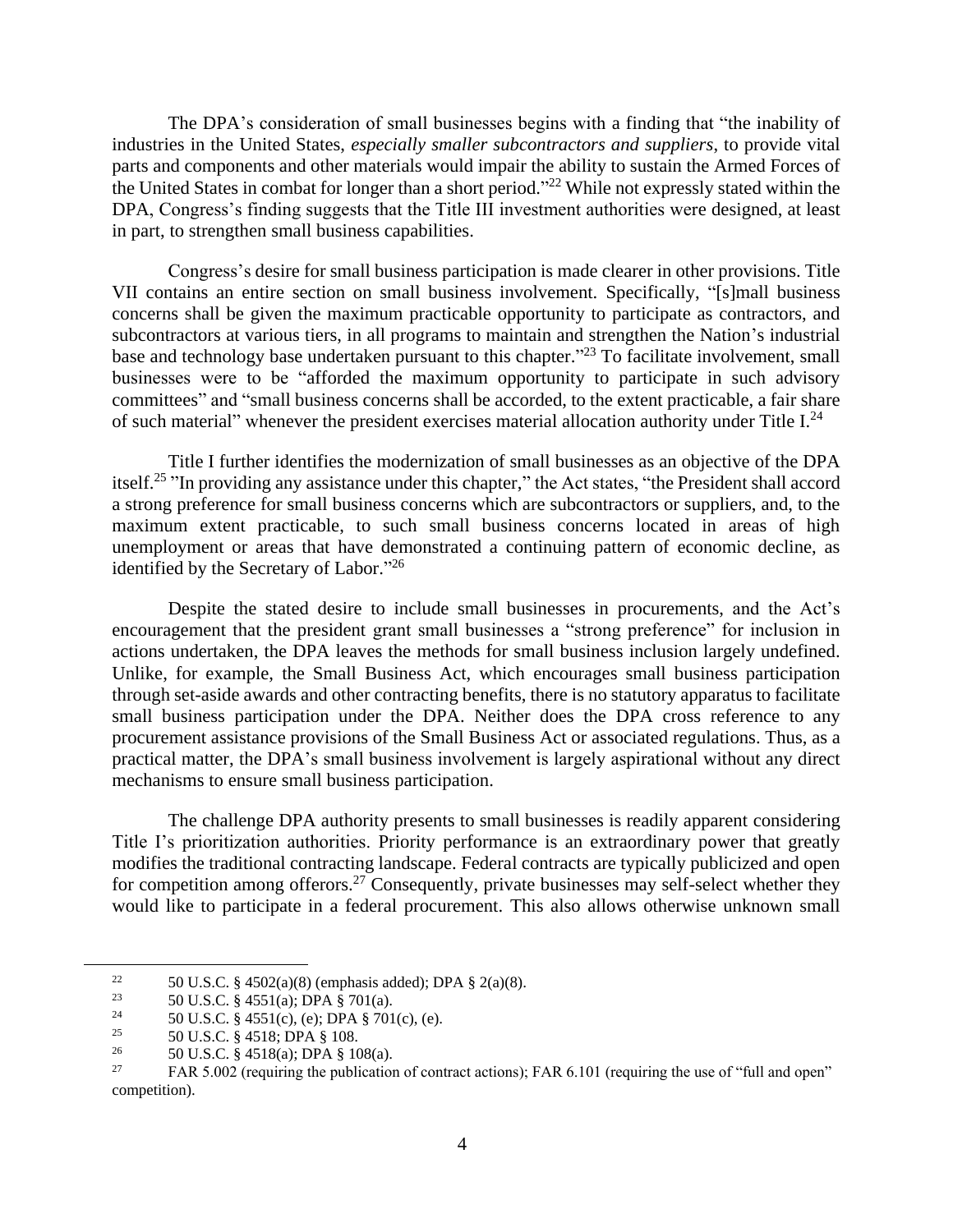businesses to enter the federal marketplace.

Procurements conducted under Title I authorities, however, reverse this dynamic. In turn, this defeats other federal procurement schemes that are designed to encourage small business participation. For example, the Federal Acquisition Regulations (the "FAR") require contract publication to "[b]roaden industry participation in meeting Government requirements" and "[a]ssist small business concerns . . . in obtaining contracts and subcontracts."<sup>28</sup> This latter objective is particularly important since the government may be unaware of otherwise capable small businesses. Procurements conducted under Title I, however, do not provide the same participation opportunities, as there is no publication requirement.

Consequently, the DPA's prioritization authorities upset some of the traditional methods employed to increase small business participation. In some ways, DPA prioritization authority can stifle the ability of small businesses to perform at the prime contract level.

While it is clear the DPA desires to include small businesses to the greatest extent feasible in DPA procurements, the DPA lacks the necessary mechanisms to truly facilitate small business participation on a practical level. This is also true of the regulations that support the DPA. By way of example, the president has delegated Title I authority to the Department of Health and Human Services for medical items; however, the regulatory authority published to facilitate these purchases does not even contain the phrase "small business."<sup>29</sup>

### **Administration of the DPA**

In an effort to aid administration of the DPA, the president has delegated DPA authority to the Secretaries of Agriculture, Energy, Health and Human Services, Transportation, Defense, and Commerce.<sup>30</sup> Each secretary is responsible for overseeing DPA procurements that impact their agency's mission. For example, the Secretary of Health and Human Services is responsible for health resource DPA procurements.

Additionally, the president has also named at least 17 Secretaries, Directors, and other Administrators to the Defense Production Act Committee. This statutorily-required committee is responsible for planning and coordinating "the effective use of the priorities and allocations authorities under this chapter by the departments, agencies, and independent establishments of the Federal Government to which the president has delegated authority under this chapter."<sup>31</sup>

#### **Utilization of the DPA to Combat COVID-19**

Prior to the COVID-19 pandemic, the DPA was largely used as a tactical tool to prioritize specific projects, typically for the Department of Defense. The response to COVID-19 is the first time the DPA is being called on to provide comprehensive acquisition solutions to address

<sup>&</sup>lt;sup>28</sup> FAR 5.002(b)–(c).<br><sup>29</sup> 45 C E B <sup>8</sup> 101 1.

<sup>29</sup> 45 C.F.R. § 101.1 *et seq.*

<sup>&</sup>lt;sup>30</sup> Exec. Order No. 13603 § 201(a), 77 Fed. Reg. 16,651 (Mar. 16, 2012).

<sup>31</sup> 50 U.S.C. § 4567; DPA § 722.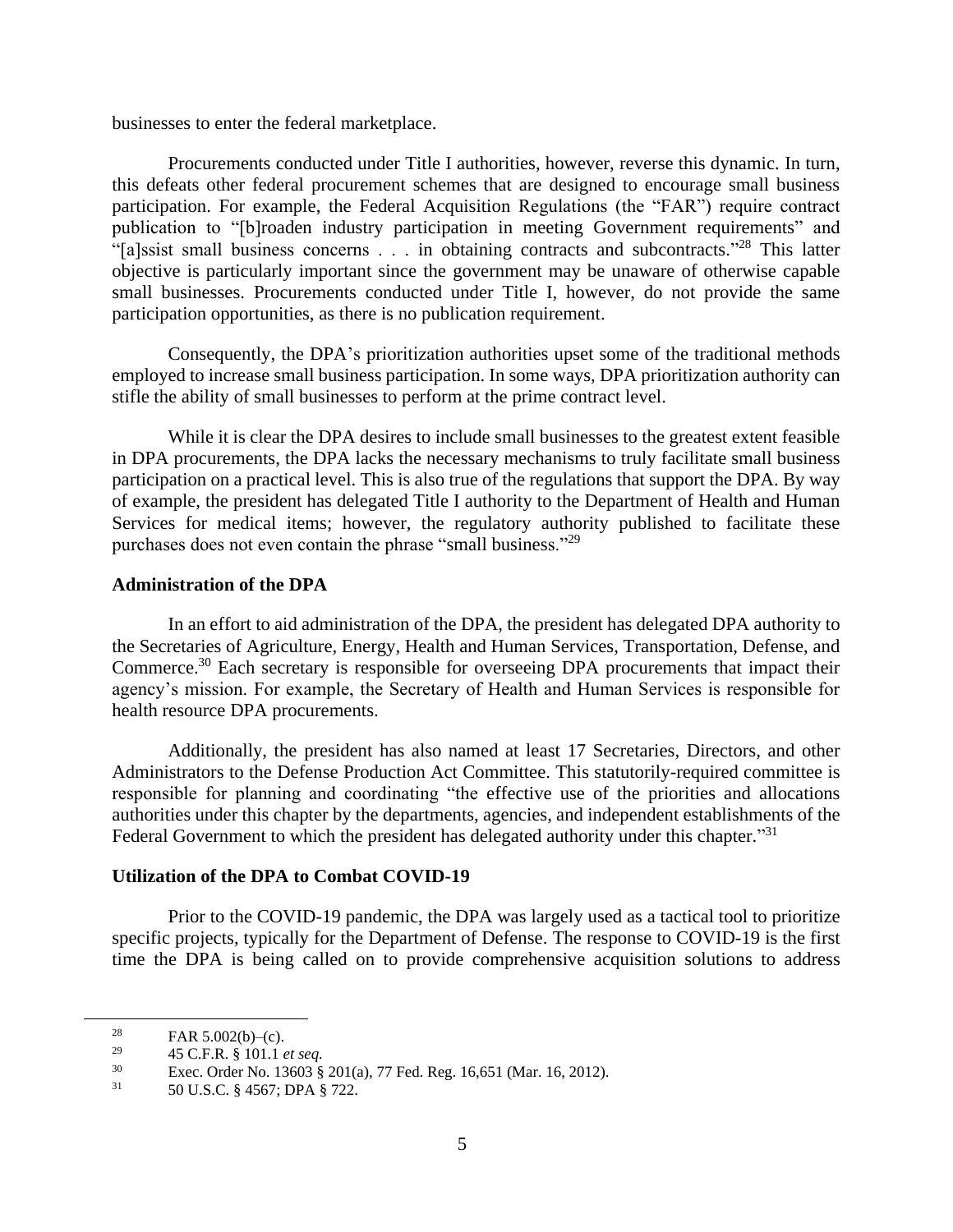concurrent shortages.

Since March of this year, the Government primarily used the DPA to acquire resources and make investments to battle COVID-19. On March 18, the president issued an executive order authorizing the Secretary of the Department of Health and Human Services to use Title I authorities to obtain medical supplies to address COVID-19.<sup>32</sup> Subsequent executive orders delegated authority to combat resource hoarding,  $33$  as well as providing for the utilization of Title III authorities.<sup>34</sup>

Congress subsequently allocated \$1 billion under the CARES Act for DPA purchases to respond to COVID-19.<sup>35</sup> With the delegations of authority and appropriations, both Title I and Title III authorities have been exercised to respond to the COVID-19 pandemic.

Under Title I authority, General Motors has been contracted to produce 30,000 ventilators by the end of August 2020 for \$489.4 million.<sup>36</sup> An additional Title I procurement for ventilators was issued to Philips for \$646.7 million.<sup>37</sup> More Title I prioritized contracts for ventilators were subsequently issued to General Electric, Hill-Rom, Medtronic, ResMed, and Vyaire.<sup>38</sup> The value of these awards ranged from \$9.1 million to \$552 million.<sup>39</sup>

With respect to Title III, the Department of Defense invested \$133 billion to increase N95 mask production.<sup>40</sup> The recipients of these investments included 3M, Honeywell, and O&M Halyard.<sup>41</sup> In another example, the Department of Defense and Department of Health and Human Services jointly awarded a contract under Title III to ApiJect Systems America to increase the production of syringes.<sup>42</sup> The value of this contract totaled \$138 million.<sup>43</sup>

Press Release, Dep't Health & Human Servs., HHS Announces Ventilator Contract with GM under

<sup>32</sup> Exec. Order No. 13909 § 2(a), 85 Fed. Reg. 16,227 (Mar. 18, 2020).<br>
Fyec. Order No. 13910 8.2. 85 Fed. Reg. 17,001 (Mar. 23, 2020).

<sup>33</sup> Exec. Order No. 13910 § 2, 85 Fed. Reg. 17,001 (Mar. 23, 2020).

<sup>&</sup>lt;sup>34</sup> Exec. Order No. 13911 § 2, 85 Fed. Reg. 18,403 (Mar. 27, 2020).<br> **EARLY** Act Dub J. No. 116,126 Division B. Defense Production

<sup>&</sup>lt;sup>35</sup> CARES Act, Pub. L. No. 116-136, Division B, Defense Production Act Purchases, 134 Stat. 281 (2020).<br><sup>36</sup> Press Release, Den't Health & Human Servs, HHS Announces Ventilator Contract with GM under

Defense Production Act (Apr. 8, 2020), *available at* https://www.hhs.gov/about/news/2020/04/08/hhs-announcesventilator-contract-with-gm-under-defense-production-act.html.

<sup>37</sup> Press Release, Dep't Health & Human Servs., HHS Announces Ventilator Contract with Philips under Defense Production Act (Apr. 8, 2020), *available at* https://www.hhs.gov/about/news/2020/04/08/hhs-announcesventilator-contract-with-philips-under-defense-production-act.html.

<sup>38</sup> Press Release, Dep't Health & Human Servs., HHS Announces New Ventilator Contracts, Orders Now Totaling Over 130,000 Ventilators (Apr. 13, 2020), *available at* https://www.hhs.gov/about/news/2020/04/13/hhsannounces-new-ventilator-contracts-orders-now-totaling-over-130000-ventilators.html.

 $\frac{39}{40}$  *Id.* Press Release, Dep't Def., First DOD Defense Production Act Title 3 COVID-19 Project (Apr. 11, 2020), *available at* https://www.defense.gov/Newsroom/Releases/Release/Article/2146692/first-dod-defense-productionact-title-3-covid-19-project/

<sup>&</sup>lt;sup>41</sup> David F. Dowd & Marcia G. Madsen, Use of the Defense Production Act: Expanding Capacity, MAYER BROWN (Apr. 22, 2020), *available at* https://www.mayerbrown.com/en/perspectives-events/publications/2020/04/ use-of-the-defense-production-act-expanding-capacity.<br><sup>42</sup> Press Polacea Dav<sup>2</sup>t Def. DOD Awards \$128.

<sup>42</sup> Press Release, Dep't Def., DOD Awards \$138 Million Contract, Enabling Prefilled Syringes for Future COVID-19 Vaccine (May 12, 2020), *available at* https://www.defense.gov/Newsroom/Releases/Release/Article/ 2184808/dod-awards-138-million-contract-enabling-prefilled-syringes-for-future-covid-19/.

*Id.*